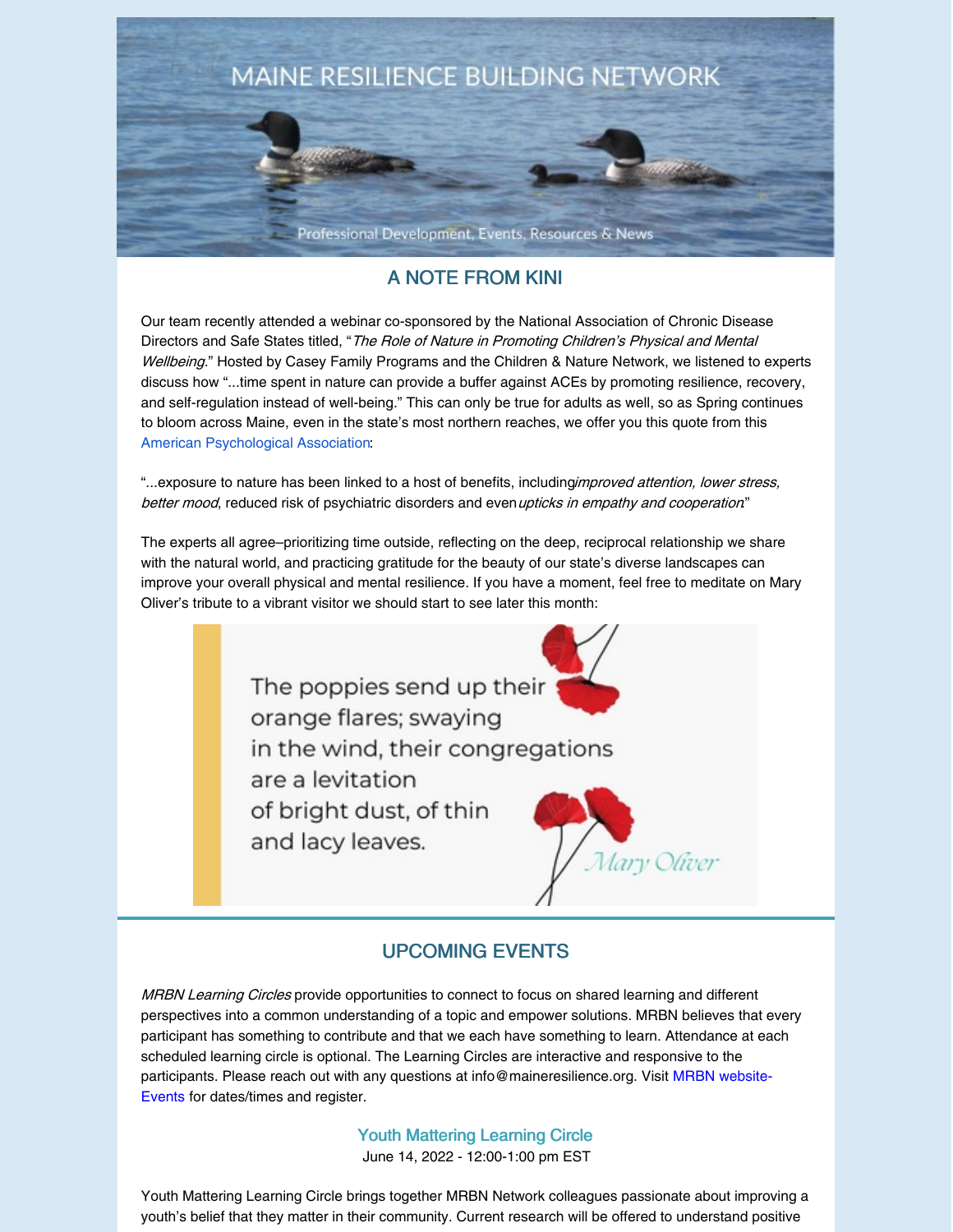environments and relations that support resilience. Participants share what they have learned from youth in their communities, what is working, the needs they see, and share successes. Discussions may support resource development MRBN's Cultivating Mattering for Maine Youth Initiative goal.



June 14, 2022, 12:00-1:00 PM<br>Register at www.maineresilience.org

#### Social [Connectedness](https://maineresilience.org/event-4837370?CalendarViewType=1&SelectedDate=6/2/2022) Learning Circle June 28, 2022 - 12:00-1:00 pm EST

Social Connectedness and Community Resilience Learning Circle offers a forum to discuss community resilience and recovery from the pandemic. As we begin to reconnect, how do we achieve social connectedness in our communities? How do we ensure social connectedness is achieved for all disadvantaged populations? Resilience is relational and communities play a key role in adapting to stresses and challenges. We will begin to identify community practices, policies and environments that may need to be addressed and steps participants can bring back to their community to work across sectors to individual and community resilience.



June 28, 2022, 12:00-1:00 PM Register at www.maineresilience.org

#### New Program Alert!

Lunch and Learn: [Cultivating](https://maineresilience.org/event-4853508) Youth Mattering June 24, 2022 - 12:00-1:00 pm EST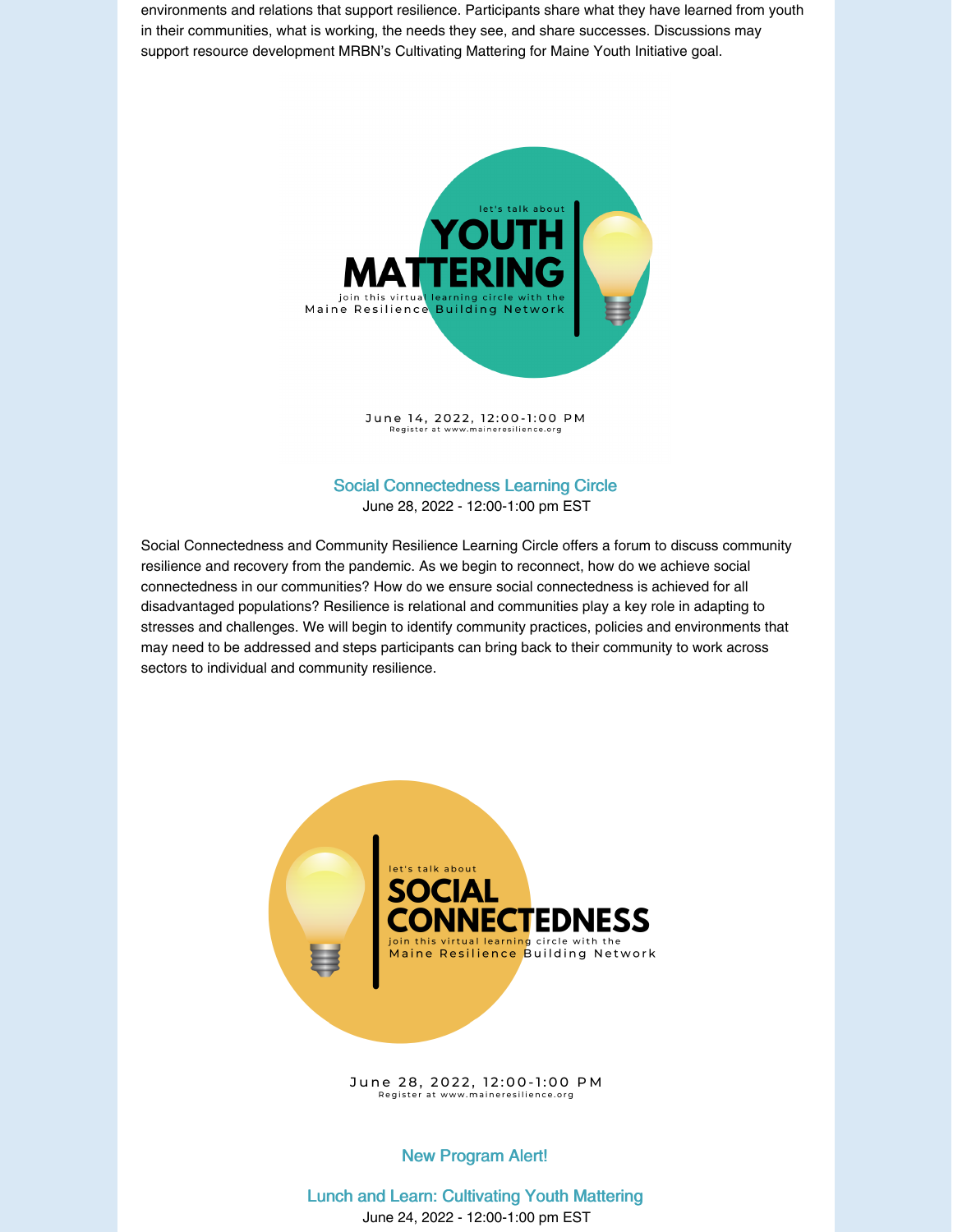Join colleagues to learn the foundational science of cultivating a sense of belonging and mattering among youth. Mattering is a protective factor that reduces the likelihood of poor mental health and other risks such as suicide and substance misuse. Participants will leave with a grounding in the science of mattering, explore statewide data, and discuss ways to cultivate mattering as a primary prevention strategy. Share this with a friend or colleague who cares about Maine Youth!

Plan your summer education with a MRBN training! Reach out to us for an informative presentation on Youth Mattering with a facilitated conversation on strategies your community can implement to build social connectedness. For more information email [training@maineresilience.org](mailto:training@maineresilience.org).

#### Aroostook Community [Conversation:](https://maineresilience.org/event-4852386?CalendarViewType=1&SelectedDate=6/2/2022) Building Resilience Through Recovery Jun 29, 2022 - 10:00-11:30 am EST

Maine CDC Tobacco and Substance Use Prevention Program is proud to partner with The Maine Resilience Building Network to host an open community conversation about the power of building community resilience to support our fellow community members. This facilitated conversation will include topics of resilience strategies, recovery and building connections across our communities.

## RECENT MRBN NEWS

### Senators King and Murkowski Announce Bipartisan Bill to Support Children's Mental **Health**

May 31, 2022

"U.S. Senators Angus King (I-Maine) and Lisa Murkowski (R-Alaska) today announced that they have introduced legislation to address the impact of childhood trauma on long-term health. The Improving Data Collection for Adverse Childhood Experiences (ACEs) Act would authorize \$7 million annually over five years to support Centers for Disease Control and Prevention (CDC) research and data collection efforts to study the potential ties between childhood trauma and poor health conditions in adulthood."

MRBN Executive Director, Kini Tinkham, quoted in the press release, acknowledges the expanded data collection will offer State policy leaders and communities a deeper understanding of ACEs and their impact across the life span.

Read more [here.](https://www.king.senate.gov/newsroom/press-releases/king-murkowski-join-to-introduce-bipartisan-bill-supporting-childrens-mental-health)

### Kini Tinkham Participates in Panel Sponsored by the National Academies of Science, Engineering and Medicine (NASEM)

MRBN Executive Director, Kini Tinkham, was honored to present the Cultivating Mattering for Maine Youth initiative as part of a national forum sponsored by the National Academies of Science, Engineering and Medicine, on "Responding to the Current Youth Mental Health Crisis and Preventing the Next: Preventing the Next Mental Health Crisis through Partnerships with Families and Communities."

The forum focused on the promotion of positive mental health in children and youth. Over the course of three days, the Forum brought together expert presentations, lived experience perspectives, and community-level strategies for responding to the current youth mental health crisis and preventing the next one. MRBN's presentation was on Day 2 of the Forum, which highlighted how communities around the country are working on a paradigm shift towards promotions and prevention activities in youth mental health.

Dr. Vivek Murthy, United States Surgeon General kicked off the session with A Discussion on Shifting Towards Promotion and Prevention in Mental Health, followed by the panel of nationwide innovative strategies of which MRBN's Cultivating Mattering for Maine Youth was featured. The initiative, which focuses on changing the culture for Maine's youth mattering and social connectedness, was one of four innovative approaches featured. We are proud of the wider recognition our work in Maine is receiving, and as importantly, how we in Maine are initiating collective action so that our youth feel that they matter in our communities.

View a recording of the panel discussion [here](https://vimeo.com/showcase/9513560?page=2) (Video #16).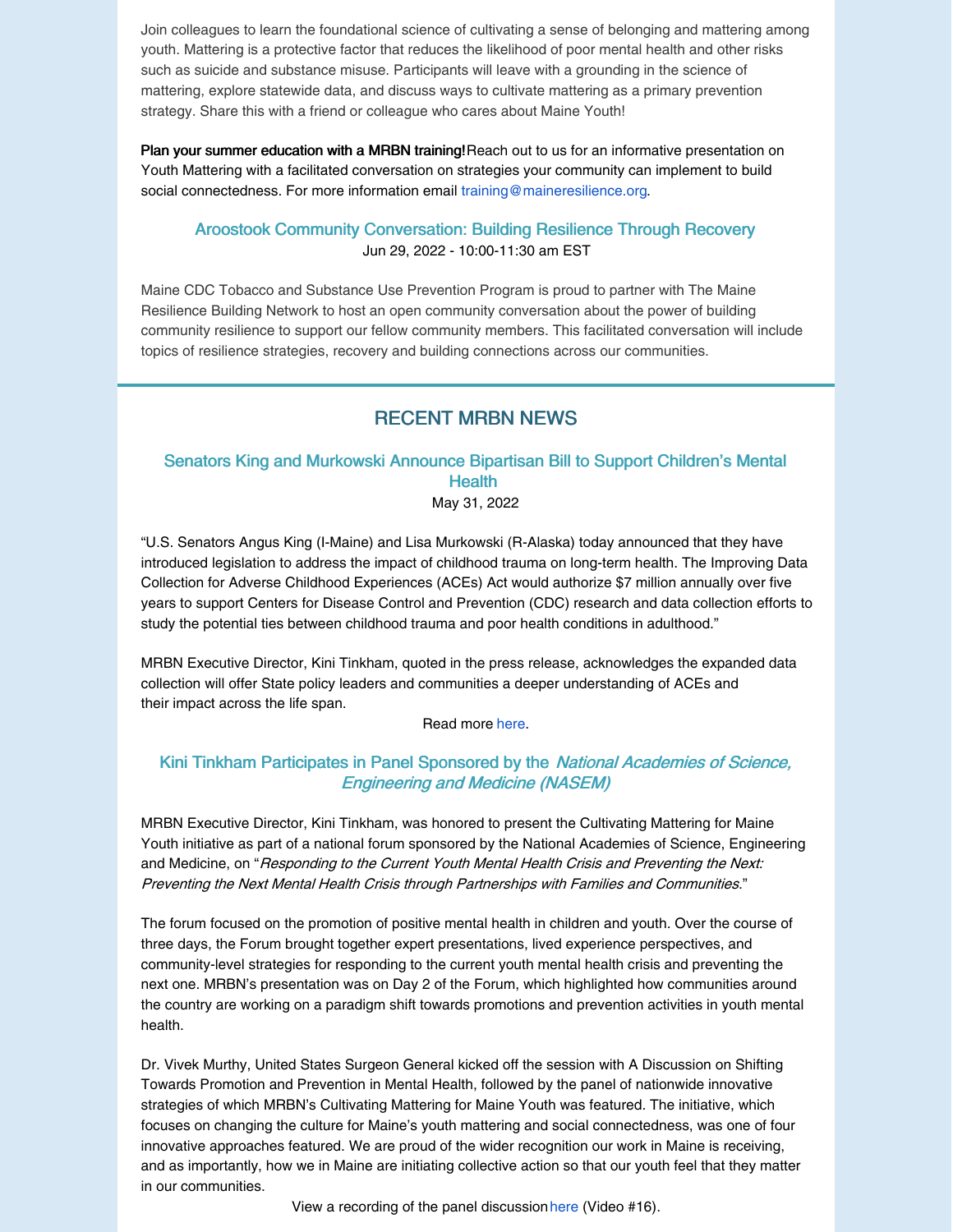

MRBN 2021 Annual Report. We invite you to partner with the Maine Resilience Building Network. 2022 offers an abundance of opportunities to connect and make an impact. Learn more [here](https://maineresilience.org/resources/Documents/Annual Report 2021_FINAL_3.pdf).



**Maine Resilience Building Network** Annual Report 2021

www.maineresilience.org



## UPDATES FROM MRBN

We are so pleased to welcome Melissa Doyle, MSW, as MRBN's new Resilience Strategy Director. Melissa has over 15 years of experience in victim services organizations where she has provided direct service and administrative leadership around issues of sexual, domestic, and community violence as well as vicarious trauma and secondary traumatic stress. Most recently, Melissa has led efforts to promote trauma informed care initiatives, particularly in medical settings.

She has worked with multi-disciplinary groups to develop trainings and programs that support trauma informed care approaches, environments, and clinical practices. A clinical social worker, Melissa brings a deep understanding of trauma and resilience on both individual and systems levels and is excited to join MRBN and bring her experiences to communities throughout Maine.

She looks forward to supporting and advancing MRBN's work on Youth Mattering and trauma informed care education, technical assistance and systems integrations. Melissa graduated from Simmons University School of Social Work with an MSW and Colby College with a BA in History and American Studies.

-

We are happy to have our Education Director, Ruby Parker, back from family leave. Ruby's family welcomed a baby boy, Elias, in February. Ruby has been busy providing trainings and supporting MRBN's educational goals since her return.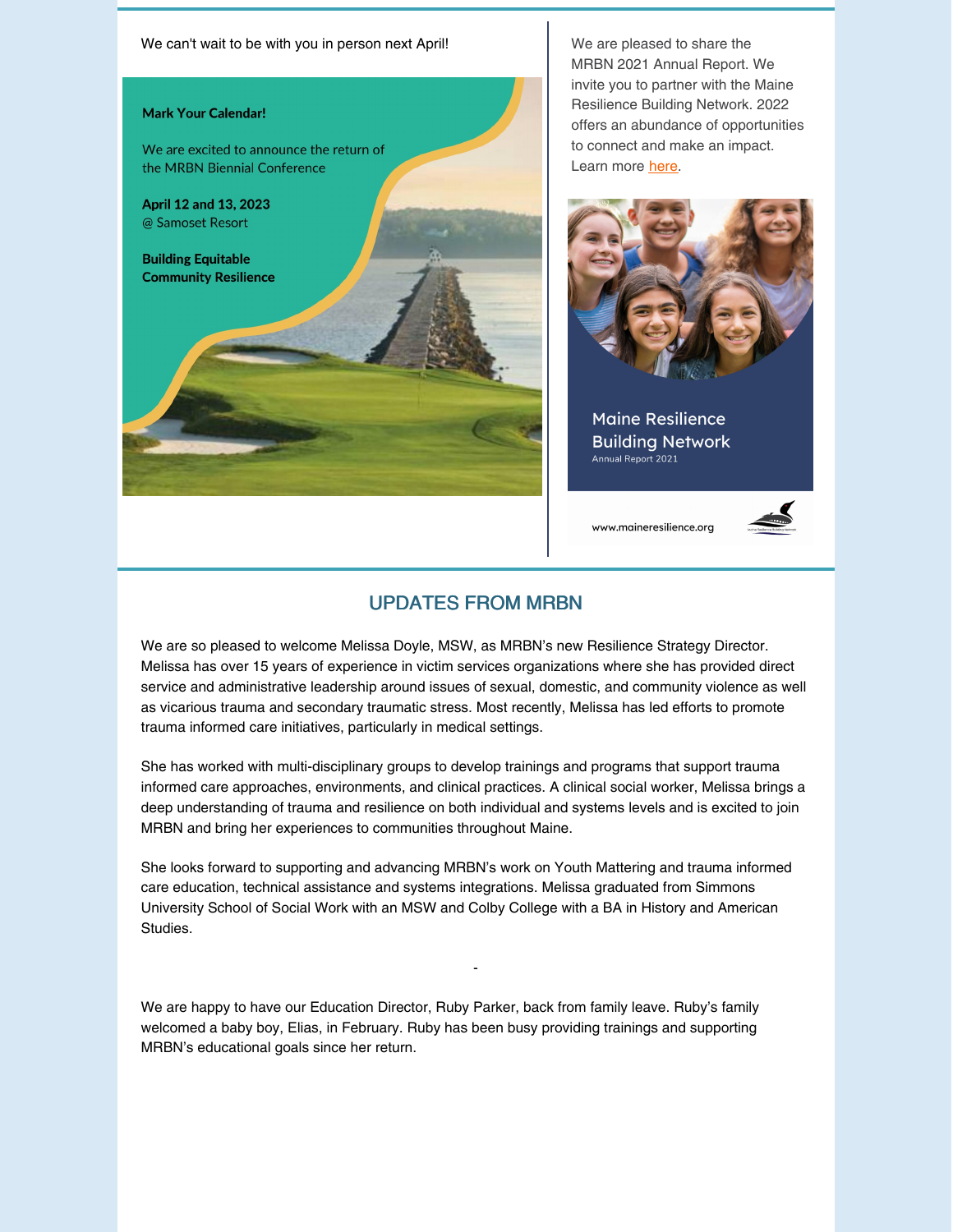

# RESOURCES AND GOOD WORKS

### New Study Findings Show Impact of Poverty Reduction Strategies on Infant Brain Development

The Baby's First Years Study, which aims to understand if reducing poverty impacts early childhood development, has recently released its first findings. Led by co-principle investigators, Dr. Kimberly Noble, MD, PhD and Katherine Magnuson, PhD, the researchers have found that poverty reduction strategies, in this case through predictable, monthly cash support, led to increased brain activity in infants which is associated with subsequent cognitive skills as the children grow and develop into school-age kids. This is one of the first studies that examines the relationship of poverty on early childhood development.

You can read more about the stud[yhere](https://www.babysfirstyears.com/).

The first findings of the study can be foun[dhere](https://www.pnas.org/doi/10.1073/pnas.2115649119).

### Resources from OUT Maine on Supporting LGBTQ+ Youth during Pride Month!

Our friends at OUT Maine have worked hard to create a calendar of events in Maine, resources for adult allies, businesses and community members, and suggestions for how to organize Pride events in your own community. Learn more by visiting <https://outmaine.org/support/pride/>.



Support our work, strengthen your connection to MRBN, AND gain